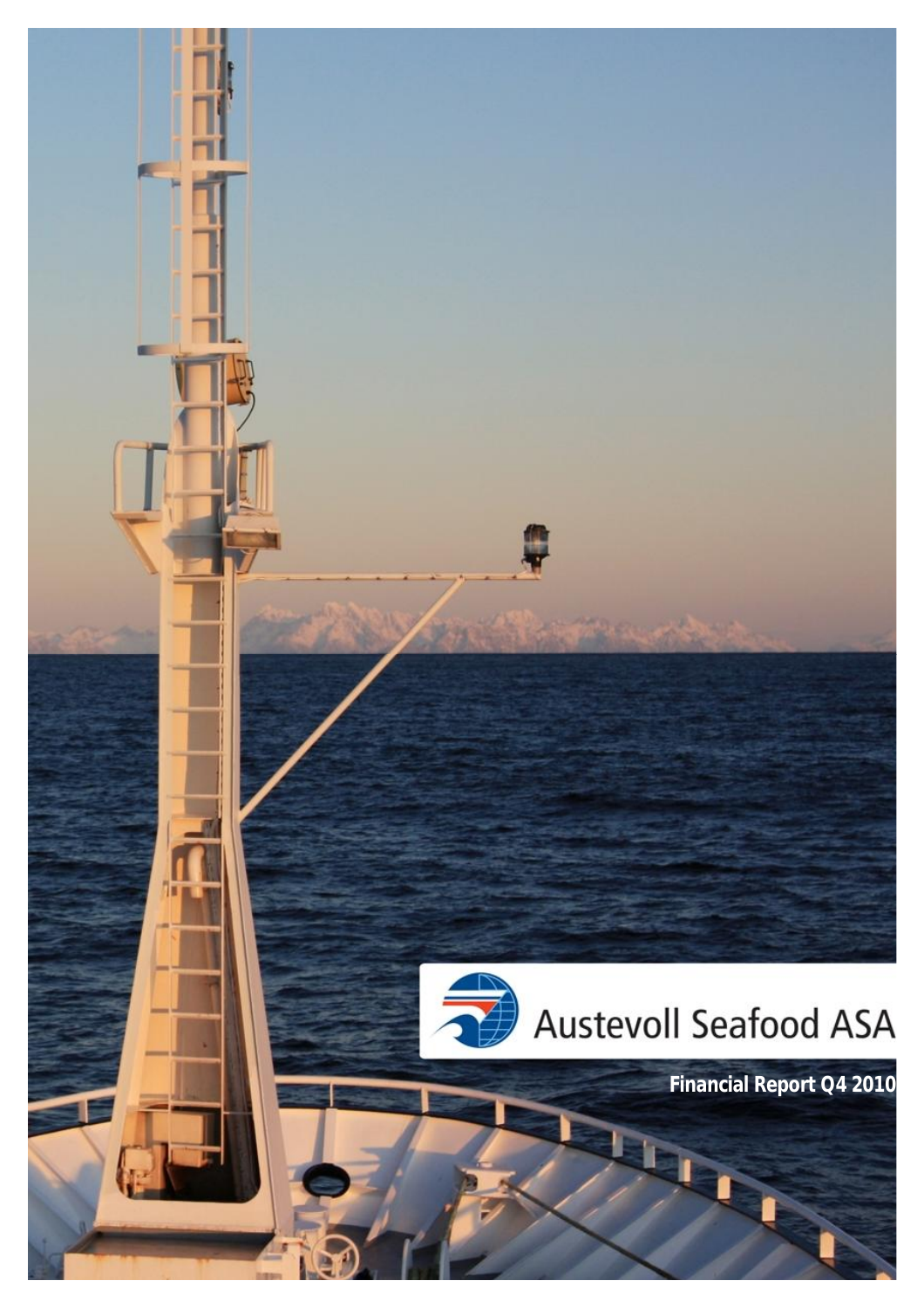

**Fourth quarter also achieved record-high operating result** 

**Good market and good prices for salmon and trout** 

**Several interruptions to the fishing season in Peru resulting in reduced catches due to large numbers of small fish, expectations for next fishing season are high** 

**The Board of Directors proposes a dividend payment of NOK 1.50 per share** 

**Market outlook for the Group's business segments remains positive** 

#### **Q4 2010**

- Group income in Q4 2010 totalled NOK 3,504 million, an increase from NOK 3,201 million in the same period in 2009.
- The Group operating result before depreciation and value adjustment of biomass (EBITDA) for Q4 2010 was NOK 754 million compared with NOK 556 million in Q4 2009.
- The Group achieved good prices for its products in the fourth quarter, with considerably higher prices for Atlantic salmon and fishmeal than in the same period last year. The fourth quarter is normally a good production quarter for the Group's pelagic business. However, delayed fishing during the quarter has resulted in a decline in activities. The fishing season for anchoveta in Peru was impacted by large numbers of smaller fish, resulting in periodic interruptions. The season ended in mid January, with a total volume for the industry as a whole of just under 800,000 tons, compared to the total quota for the season of 2,070,000 tons. In our opinion, these delays reflect a good and long-term management of the fishing resources in Peru.
- On 1 October, Austevoll Seafood ASA (AUSS) completed the placement of a senior unsecured bond loan totalling NOK 500 million with interest rate terms 3 month NIBOR + 3.90 % per year. The bond loan falls due on 14 October 2013. The new bond loan is listed on Oslo's alternative bond market (ABM).
- AUSS carried out a transaction comprising the sale of 100% of the shares in Epax Holding AS in November, generating NOK 562 million in cash for AUSS.
- Lerøy Seafood Group ASA carried out a transaction comprising the purchase of 50.71% of the shares in Sjøtroll Havbruk AS in November.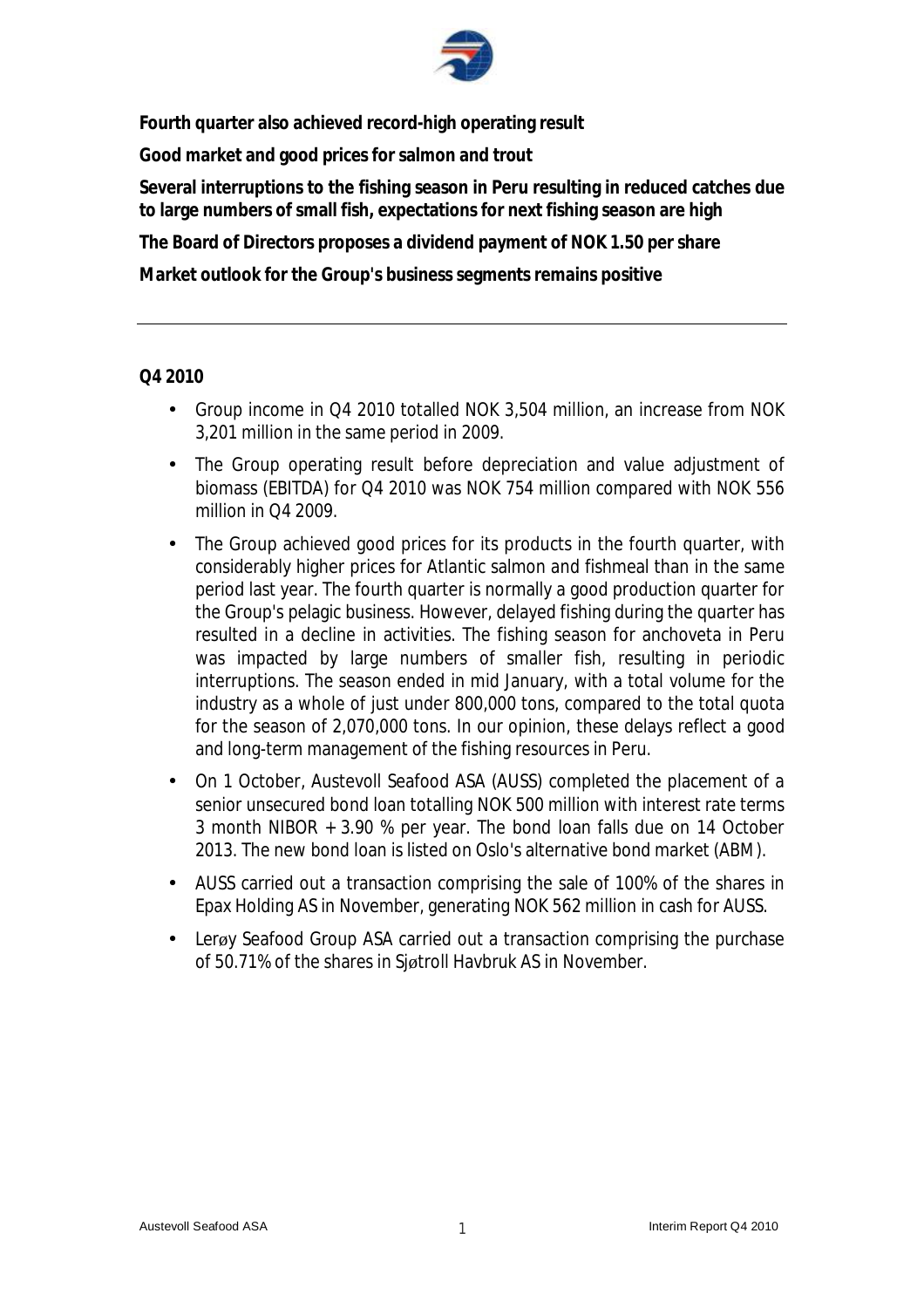

Key figures for the Group

| All figures in NOK 1.000                       | Q410         | Q4 09        | 2010         | 2009       |
|------------------------------------------------|--------------|--------------|--------------|------------|
|                                                |              |              |              |            |
| Operating income                               | 3.503.761    | 3.201.071    | 12.744.751   | 11.324.609 |
| EBITDA                                         | 753.743      | 555.666      | 2.540.827    | 1.921.695  |
| <b>EBITDA %</b>                                | 22 %         | 17 %         | 20 %         | 17 %       |
|                                                |              |              |              |            |
| Earnings per share                             | 2,14         | 1,13         | 6,03         | 3,83       |
| Earnings per share excl.fair value adj biomass | 1,86         | 0,98         | 5,35         | 3,68       |
|                                                |              |              |              |            |
| <b>Total assets</b>                            | 19.042.235   | 16.291.209   | 19.042.235   | 16.291.209 |
| Equity                                         | 9.110.861    | 7.095.483    | 9.110.861    | 7.095.483  |
| Equity ratio                                   | 48 %         | 44 %         | 48 %         | 44 %       |
| Net interest bearing debt (NIBD)               | $-3.161.929$ | $-4.091.474$ | $-3.161.929$ | -4.091.474 |

#### **Events after balance sheet date**

AUSS entered into a merger agreement with Norway Pelagic ASA regarding a possible merger between AUSS' pelagic consumer business in the North Atlantic with Norway Pelagic ASA' subsidiary, Norway Pelagic AS. If the transaction takes place, AUSS will receive shares in Norway Pelagic ASA and increase its shareholding from 33% to approx. 43%. For further information, please see the relevant stock exchange report.

#### **Financial information Q4 2010**

The Group reported operating income of NOK 3,504 million for the quarter (Q4 2009 NOK 3,201 million). EBITDA before value adjustment for biomass in Q4 was NOK 754 million (Q4 2009 NOK 556 million).

Sales prices achieved for fishmeal and oil, Atlantic salmon and trout in Q4 2010 have been higher than the prices achieved in Q4 2009. The Group achieved good prices for its other products, but these were more in line with the prices achieved for Q4 2009. The transaction involving the sale of 100% of the shares in Epax Holding AS was completed in the fourth quarter, and a gain from this sale of NOK 73 million has been recognised on the accounts. The sale generated NOK 562 million in cash for AUSS.

EBIT before value adjustment for biomass in Q4 was NOK 573 million (Q4 2009 NOK 423 million). EBIT after value adjustment for biomass in Q4 was NOK 700 million (Q4 2009 NOK 488 million). Write-downs of NOK 51 million were made during the quarter, mainly related to vessels in Peru which the Group does not expect to use in the future.

Income from associated companies for Q4 totalled NOK 60 million (Q4 2009 NOK 23 million). The largest associated companies are Norskott Havbruk AS (owner of the Scotland-based fish farming company Scottish Sea Farms Ltd.), Norway Pelagic ASA and Brødrene Birkeland AS.

The Group's net interest costs in Q4 2010 totalled NOK 52 million (Q4 2009 NOK 59 million).

The result before tax for the quarter totalled NOK 678 million (Q4 2009 NOK 454 million). The result before tax with value adjustment for biomass for the quarter totalled NOK 551 million (Q4 2009 NOK 389 million).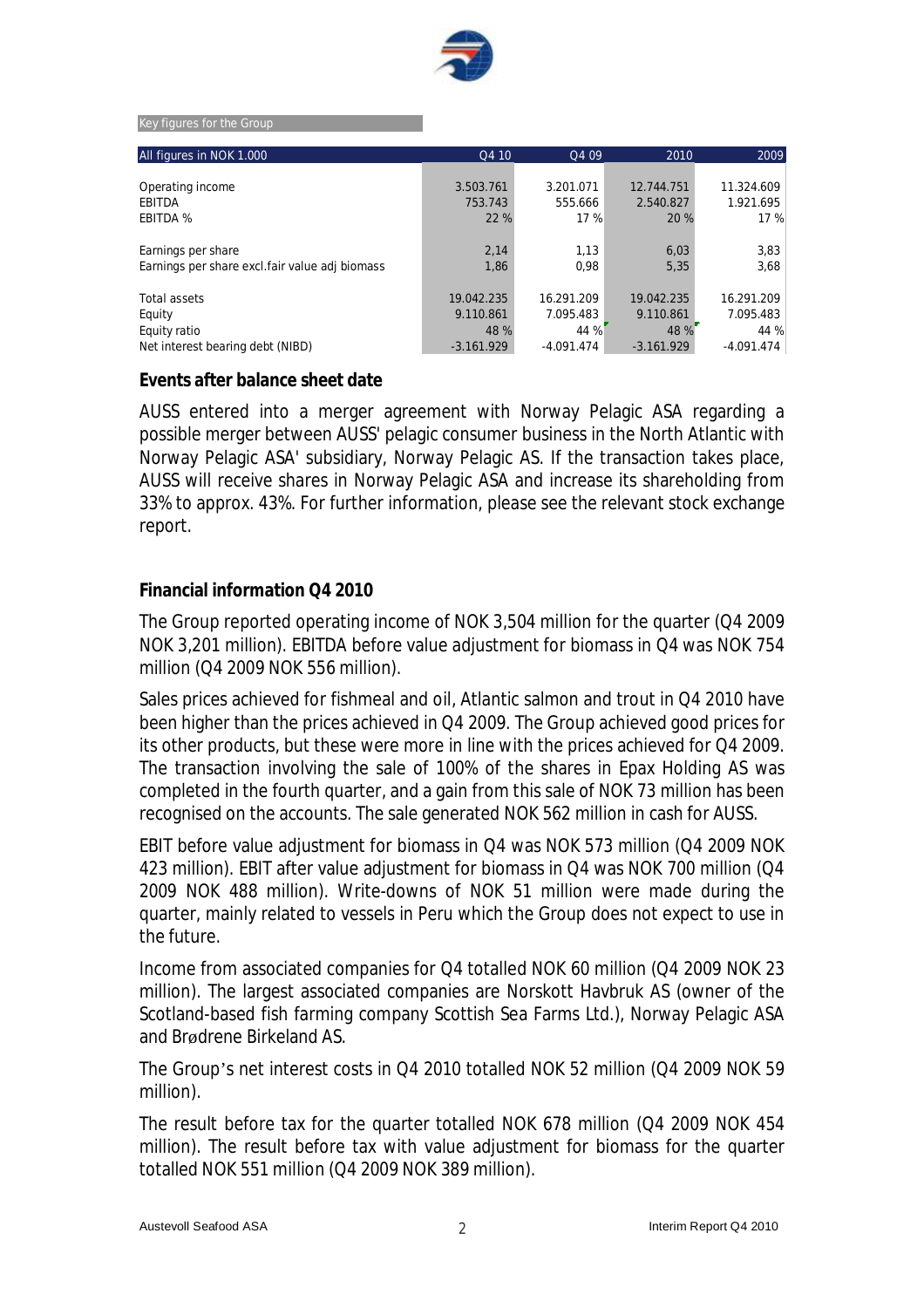

# **Business segments**

### **Fishmeal and fish oil**

Operating income in Q4 2010 totalled NOK 374 million (NOK 444 million in Q4 2009) and EBITDA amounted to NOK 36 million (NOK 147 million in Q4 2009).

The second season for anchoveta fishing in Peru started on 20 November and lasted until the end of January 2011. The total quota was stipulated as approx. 2.1 million tons for the season. As a result of an unusually large mix of small fish, there were several interruptions during the season which finally closed on 18 January 2011. AUSS' fleet in Peru fished approx. 38% of their quota before ending the season. For the industry as a whole, a total volume of under 800,000 tons was fished, representing approx. 38% of the quota established for the season. The developments during this season, in our opinion, indicate that Peru has a satisfactory and proactive management of its fishing resources, based on a long-term philosophy and sustainability.

As is normal for the fourth quarter, production in Europe was good. However, the fourth quarter saw a slight decline in the volumes received for production when compared with the same quarter in 2009.

The lower volumes of raw ingredients in both Europe and Peru had an obvious impact on operating margins and volumes sold for the quarter. In total, approx. 37,000 tons of fishmeal and fish oil were sold in Q4, compared with approx. 66,000 tons in the same quarter of 2009. The prices for fishmeal and oil have, as expected, been higher in Q4 2010 when compared with the same quarter last year.

Write-downs of NOK 42 million were made during the quarter, mainly related to vessels in Peru which the Group does not expect to use in the future.

### **Consumer products**

Operating income in Q4 2010 totalled NOK 209 million (NOK 204 million in Q4 2009) and EBITDA amounted to NOK 97 million (NOK 18 million in Q4 2009).

The transaction comprising the sale of 100% of the shares in Epax Holding AS was executed in November. The transaction generated NOK 562 million in cash for AUSS, with a gain from the sale of NOK 73 million recognised on the accounts.

The total volume sold for consumption is distributed as follows; approx. 1,000 tons of frozen products (Chile) compared with 5,400 tons in the same period last year. Approx. 337,000 boxes of canned products were sold, compared with approx. 461,000 boxes for the same period in 2009 (Chile and Peru). During the period, the Group sold approx. 136 tons (October) of high and low concentrate Omega 3 oils compared with approx. 362 tons in the same period last year.

Prices realised for canned products were in line with the same period last year, while the Group achieved higher prices for frozen products than during the same period last year. The business segment has been impacted by low volumes of own fishing for consumers in Chile. In Peru, production has been based exclusively on purchased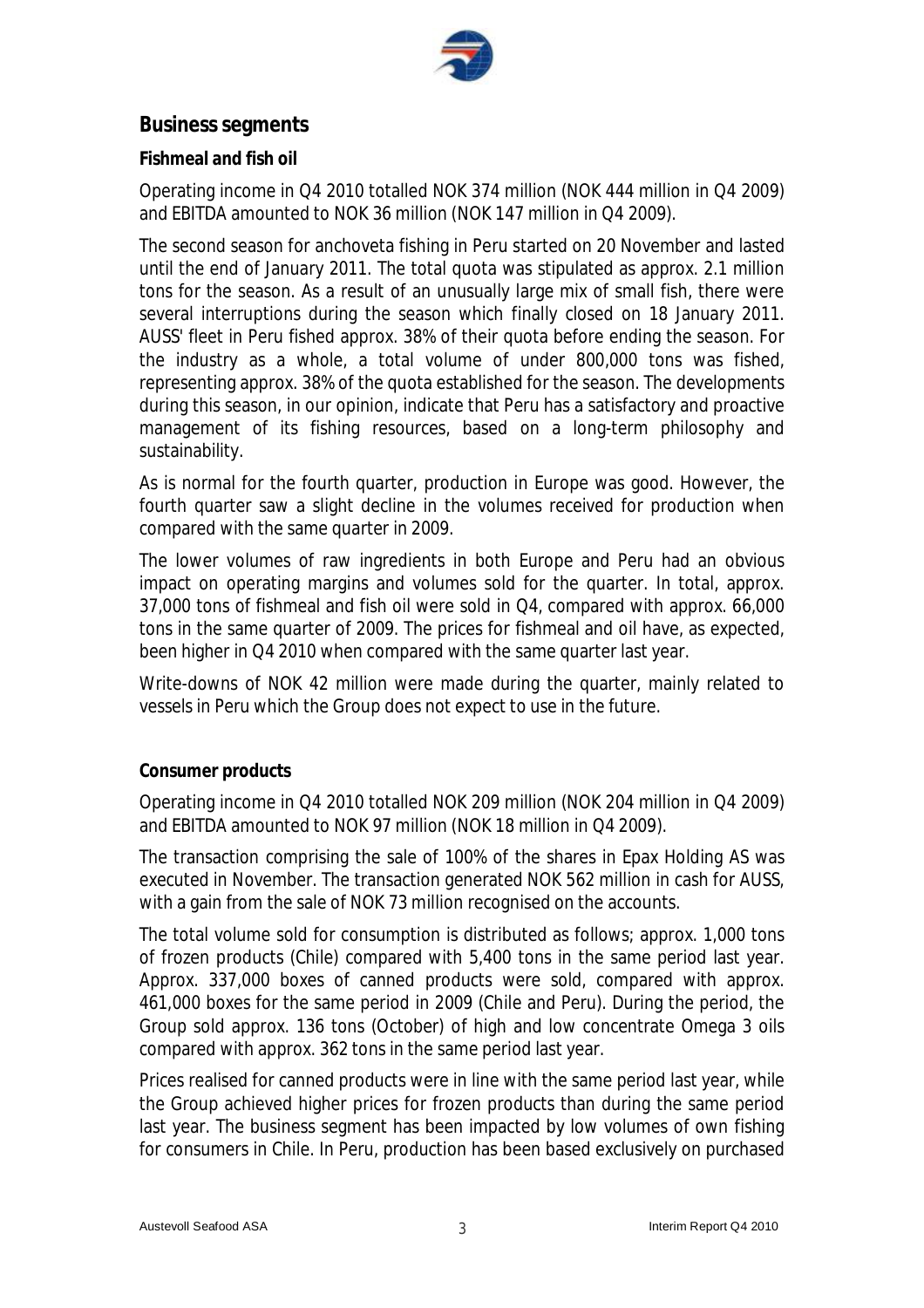

materials. The low volume of raw materials affected the utilisation of the segment's production facilities and thereby the products available for sale.

In Q4, a write-down of NOK 9 million was made to goodwill related to one of the sales and distribution companies in Chile.

### **Production, sale and distribution of Atlantic salmon and trout**

This business segment comprises Lerøy Seafood Group ASA. In Q4 2010, the segment reported operating income of NOK 2,574 million (Q4 2009 NOK 2,184 million) and EBITDA before value adjustment of biomass of NOK 602 million (Q4 2009 NOK 366 million). The segment reported harvests of 35,770 tons gutted weight of salmon and trout in Q4 2010 compared with 35,000 tons in the same quarter last year.

Lerøy Seafood Group ASA completed the take-over of 50.71% of the shares in Sjøtroll Havbruk AS on 10 November, and Sjøtroll Havbruk AS is consolidated within the Group with effect from November 2010.

The segment has experienced a significant growth in operating result and in EBITDA when compared with Q4 2009, totalling 64 %. This growth is the result of an increase in volume and an improvement in prices achieved for the main products, Atlantic salmon and trout, and an extremely positive development in sales and distribution. The market was positive throughout the quarter and the segment has a strong position on the major global fish market.

### **Pelagic Northern Atlantic**

Operating income in Q4 2010 totalled NOK 449 million (NOK 417 million in Q4 2009) and EBITDA amounted to NOK 24 million (NOK 24 million in Q4 2009).

Pelagic Northern Atlantic comprises the sales company Atlantic Pelagic AS, which carries out all sales activities for the production companies Austevoll Fiskeindustri AS, Sir Fish AS, Modolv Sjøset AS and North Capelin Honningsvåg AS. This company is also responsible for the results of the production companies Austevoll Fiskeindustri AS, Sir Fish AS, Modolv Sjøset AS and North Capelin Honningsvåg AS.

The fourth quarter is normally a good production and sales quarter for this business segment. The season started slightly earlier than usual this year, due to the transfer of 70,000 tons of mackerel from the 2009 quota to 2010. Receipt of materials in the fourth quarter has been dominated by NVG herring and a smaller volume of mackerel, due to the fact that the season for these fish started as early as August.

# **Cash flow**

Cash flow from operating activities for the fourth quarter 2010 was NOK 487 million (NOK 353 million in Q4 2009). The strong cash flow from operations reflects the good operating result achieved for the quarter. Cash flow from investment activities for Q4 2010 was NOK -65 million (NOK -19 million in Q4 2009). Cash flow from investments in Q4 2010 comprises normal maintenance investments, acquisition of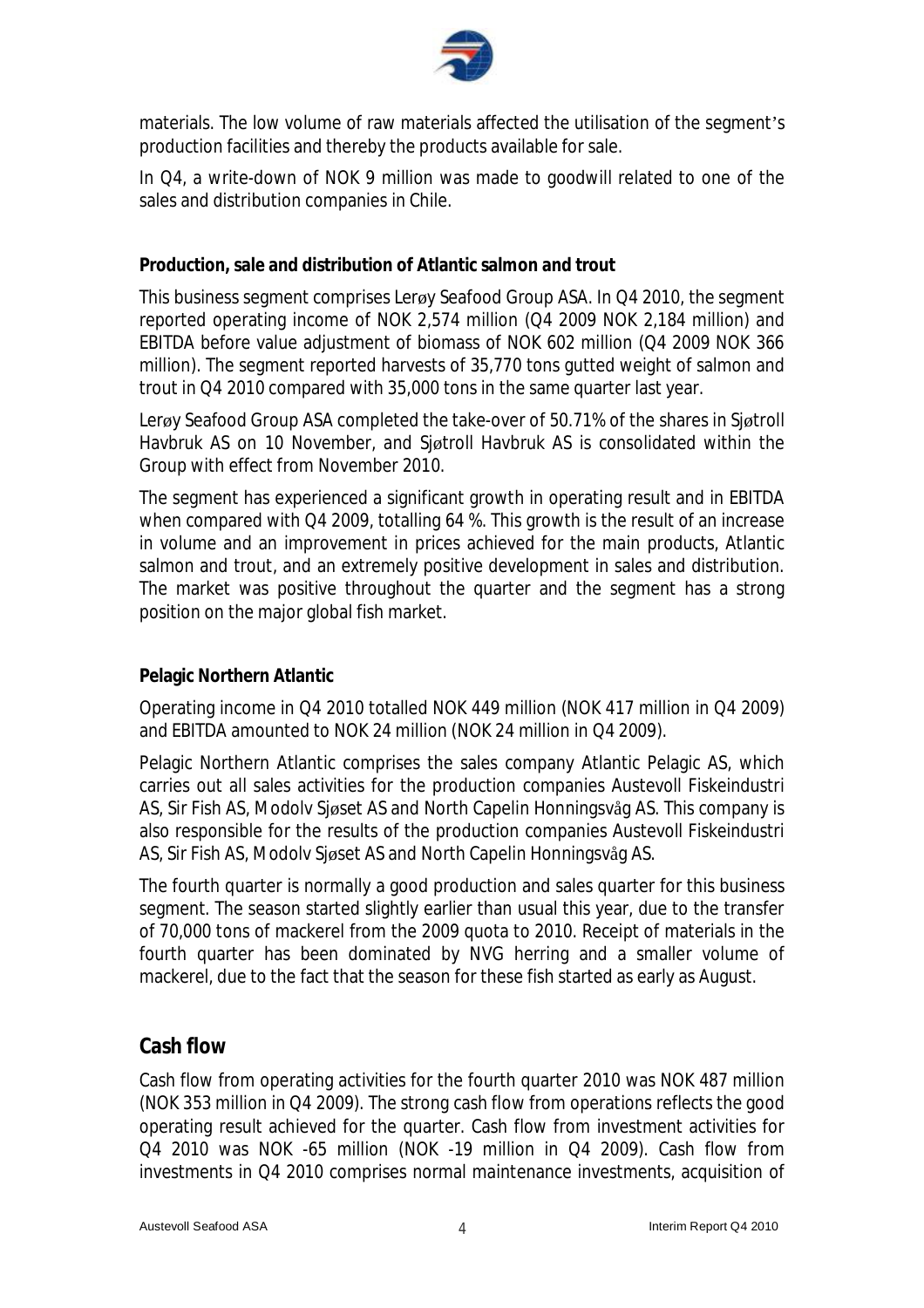

shares in Sjøtroll Havbruk AS and the sale of shares in Epax Holding AS. Cash flow from financing activities for Q4 2010 was NOK 1,062 million (NOK -184 million in Q4 2009). Cash flow from financing in the quarter comprises payment of ordinary instalments, changes in short-term credit, taking up a new bond loan in AUSS and taking up new financing in connection with the acquisition of shares in Sjøtroll Havbruk AS. Net change in cash in Q4 2010 was NOK 1,484 million (NOK 150 million in Q4 2009). The Group's cash reserves at the end of December 2010 totalled NOK 2,811 million compared with NOK 1,623 million at the end of December 2009.

# **Financial information, 2010 as a whole**

At the end of December, the Austevoll Seafood Group reported operating income of NOK 12,744 million (NOK 11,325 million at 31 December 2009).

The Group achieved an EBITDA before value adjustment for biomass at end December of NOK 2,541 million (NOK 1,922 million as of 31 December 2009).

EBIT before value adjustment for biomass in 2010 was NOK 1,984 million (2009 NOK 1,442 million). EBIT after value adjustment for biomass in 2010 was NOK 2,282 million (2009 NOK 1,503 million).

Income from associated companies for 2010 totalled NOK 192 million (2009 NOK 80 million).

The Group's net financial costs in 2010 totalled NOK 249 million (2009 NOK 253 million).

The result after tax for the year totalled NOK 1,766 million (2009 NOK 988 million). The Board of Directors is satisfied with the Group's profit performance.

# **Balance sheet as of 31 December 2010**

At the end of December 2010, the Group had a total balance sheet of NOK 19,042 million compared with NOK 16,291 million at year-end 2009. At the end of December 2010, the Group equity was NOK 9,111 million compared with NOK 7,095 million at year-end 2009. The equity ratio was 48% as of end of December 2010 compared with 44% as of year-end 2009.

Net interest-bearing debt amounted to NOK 3,162 million at the end of December 2010 compared with NOK 4,091 million in the same period last year. The Group's cash reserves at the end of December 2010 totalled NOK 2,811 million compared with NOK 1,623 million at the end of December 2009. The Group's cash reserves do not include unutilised drawing rights.

### **Risk and uncertainty factors**

The Group's risk exposure is described in the consolidated annual report for 2009. Group activities are mainly global and will always be more or less impacted by developments in world economy. Based on the unrest on the financial markets in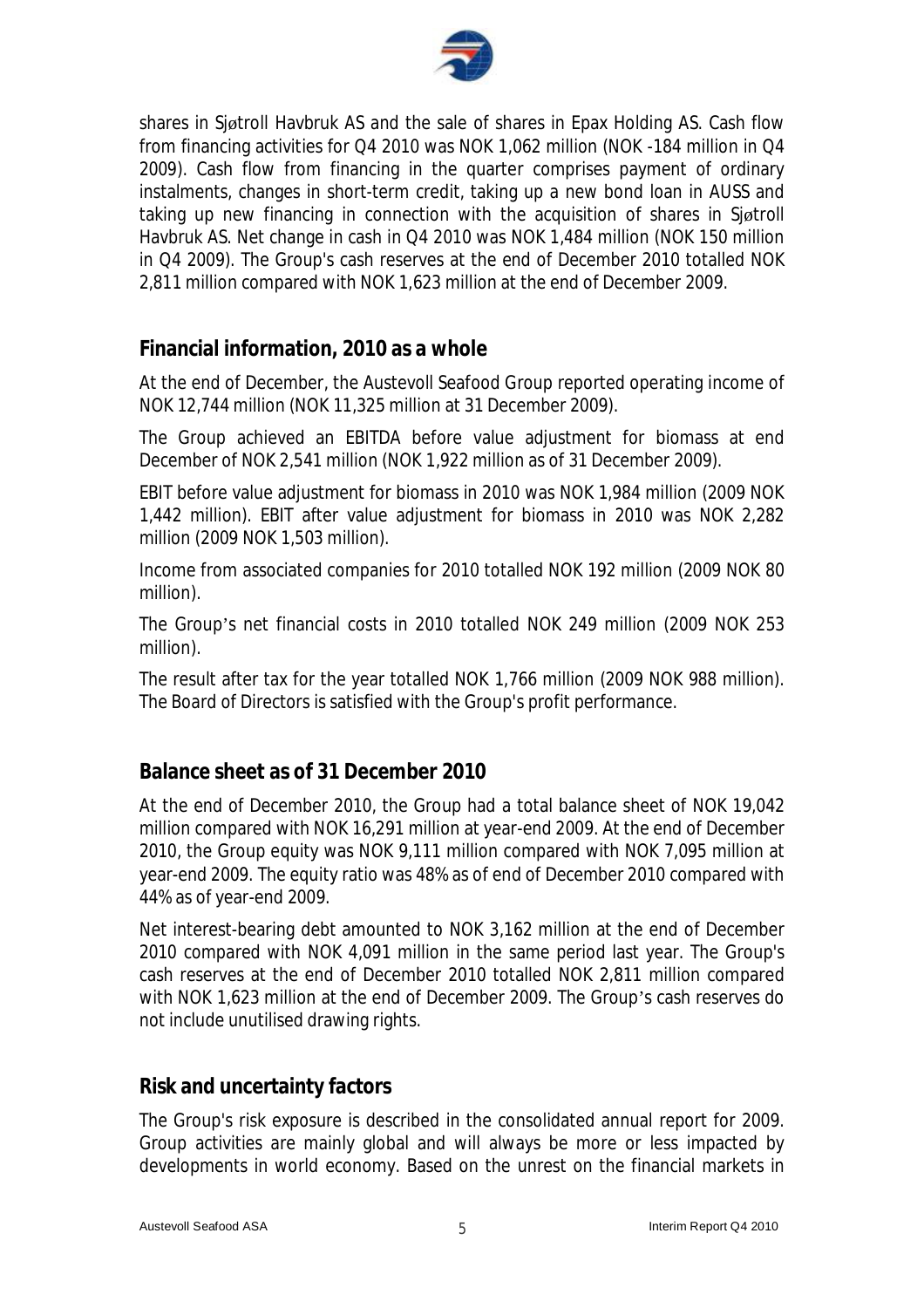

recent years, the general consensus is that the uncertainty related to macroeconomics is higher than what could be considered as normal. Although this situation may have an impact on the real economy for the majority of markets, we believe that AUSS' core business is founded on long-term sustainable values within interesting seafood industries.

The Group is exposed to risk related to the value of investments in subsidiaries in the event of price changes in the raw material and finished goods markets, to the extent that these changes impact on the company's competitive edge and earnings potential over time. Operating conditions and price developments, including marine biomass, fishing conditions, for the Group's input factors are also central parameters which have an impact on Group risk.

Changes in fishing patterns and quota regulations result in fluctuating catch volumes from quarter to quarter and from year to year, and subsequently in the utilisation of the Group's production facilities. The seasonal fluctuations in catch volumes create similar fluctuations in the interim key figures.

The main share of the Group's liabilities has a floating interest rate.

The Group is exposed to fluctuations in foreign exchange rates, particularly for the EURO, USD, Chilean Peso and Peruvian Soles. Measures to reduce this risk include forward contracts and multi-currency overdraft facilities. Furthermore, parts of the long-term liabilities are adapted in relation to earnings in the same currency.

# **Shareholders**

As of 31 December 2010, the company had 3,952 shareholders in relation to a comparison figure of 4,192 shareholders at the end of December 2009. The share price was NOK 49.60 at year-end 2010 compared with NOK 36.20 at year-end 2009.

The Board of Directors intends to propose to the company's ordinary general meeting a dividend payment of NOK 1.50 per share in 2011.

# **Market and outlook**

### **Fishmeal and fish oil**

Fishmeal prices took a downward trend in the fourth quarter but have shown a strong recovery to date in the first quarter of 2011, with current levels per ton of USD 1,800-1,850 (FOB Peru, Standard 65-66%). Fish oil prices have been on the increase in Q4 and to date in Q1, supported by the increasing prices for vegetable oils. Demand for the products from the most important markets is expected to remain regular and high.

#### **Consumption**

The Board of Directors expects to see a high demand for the Group's consumer products in the future, along with increasing prices.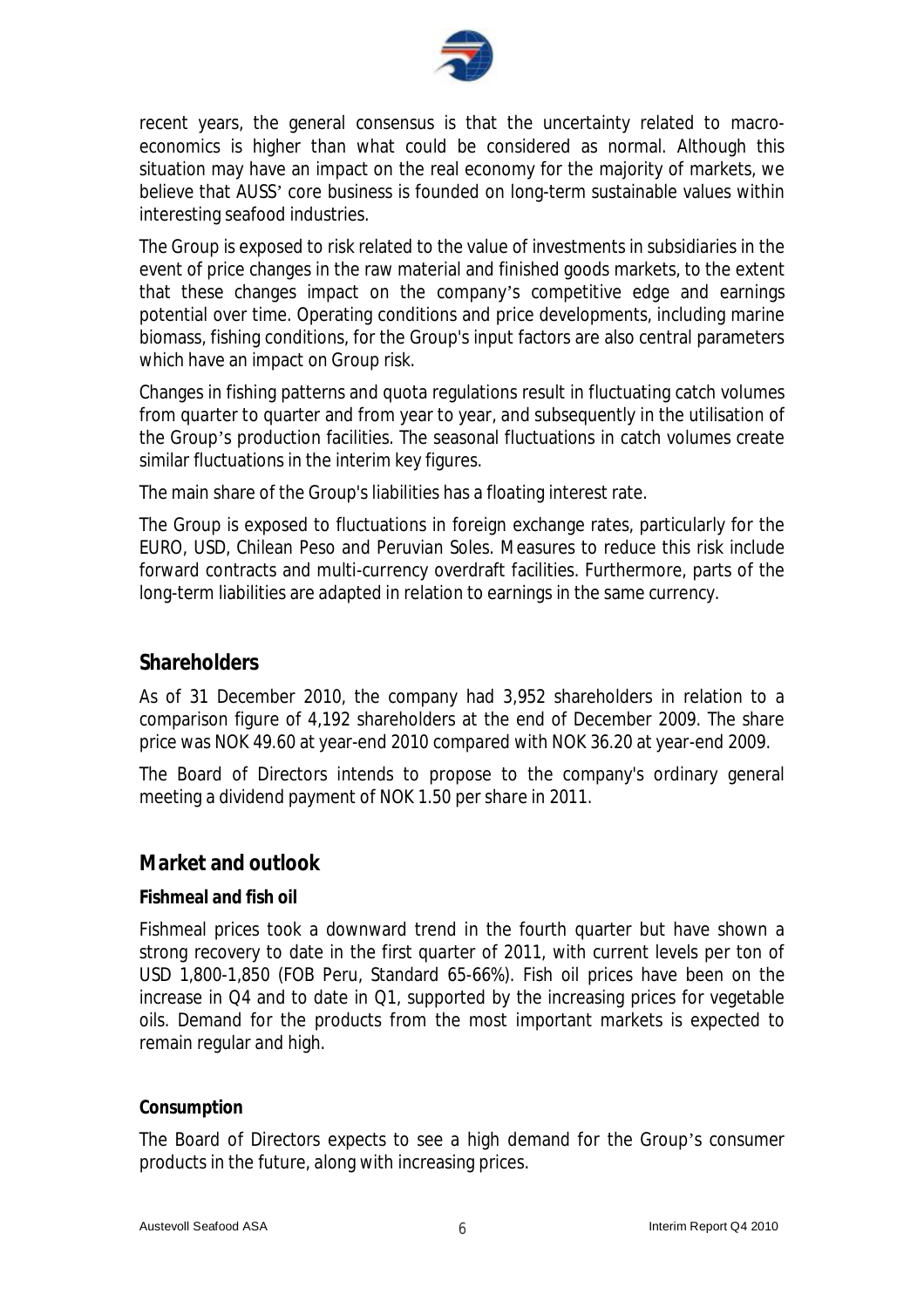

**Production, sale and distribution of salmon and trout** 

The development in demand for Atlantic salmon and trout has been positive throughout 2010 and to date in 2011. A higher increase in the global offering of salmon and trout is expected in the near future when compared with the past two years. Correspondingly, we expect to see a positive development in global demand for Atlantic salmon. The above-mentioned factors, combined with expectations for improved productivity for the segment, including improvements to biology, allow for a positive attitude towards developments.

### **The Group**

The development of long-lasting values requires patience and the ability to think in the long term. The Group is strong, has shown positive developments and now has an excellent position within a number of segments of the global seafood industry. The Group aims to grow and further develop over time within the segments in which it is already active.

The Board of Directors is in the main satisfied with the Group's profit performance in 2010, and the Board of Directors would like to take this opportunity to thank all the Group employees for their hard work and excellent results achieved throughout the year.

The strong position held by the Group within the global seafood business provides grounds for a positive outlook for the Group's future development.

> Storebø, 22 February 2011 The Board of Directors in Austevoll Seafood ASA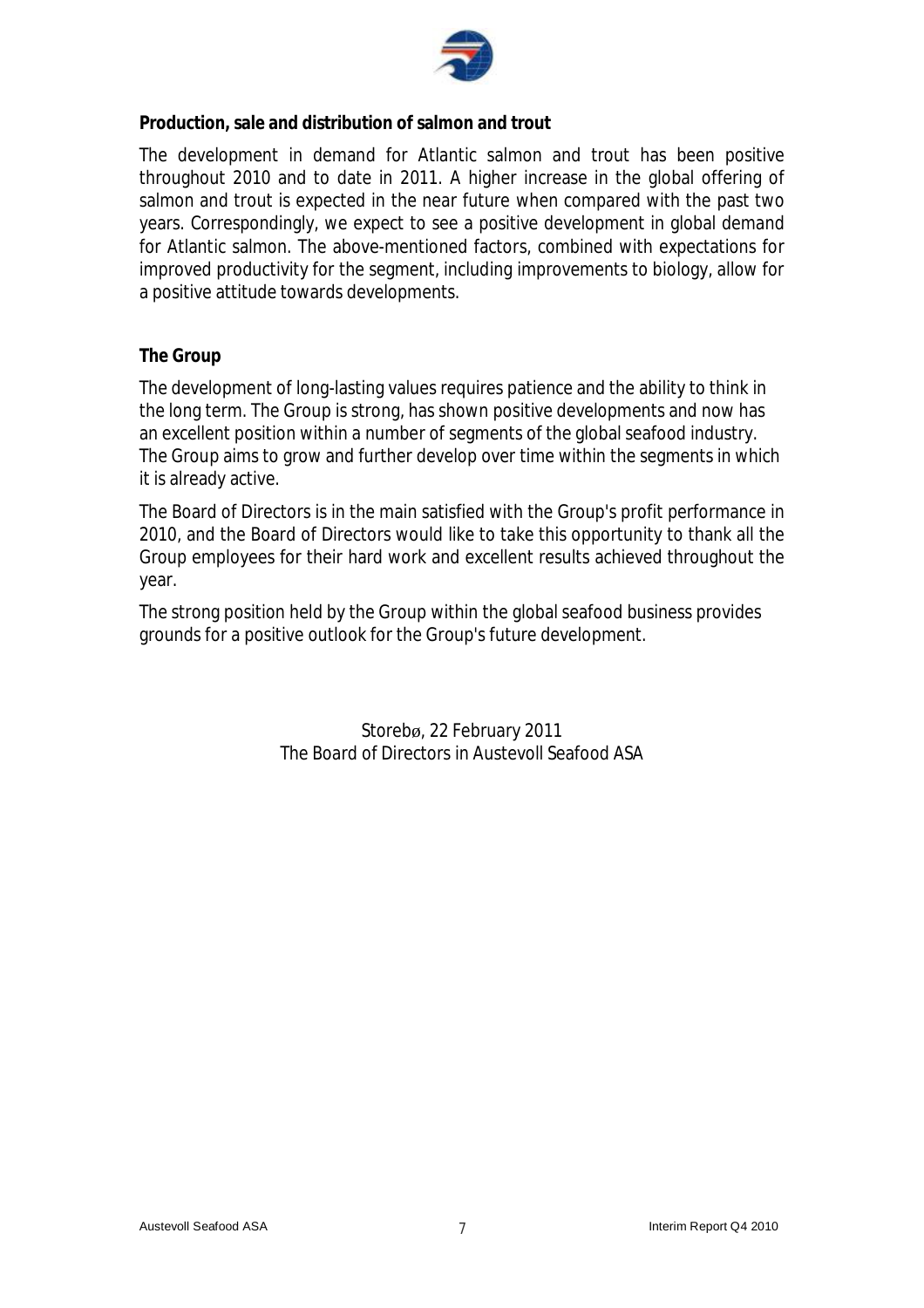

# **INTERIM REPORT Q4**

**Condensed Consolidated Income Statement (unaudited)**

| condensed consolidated income statement (diladuited) |                |            |            |            |
|------------------------------------------------------|----------------|------------|------------|------------|
|                                                      | Fourth quarter | (audited)  |            |            |
| All figures in NOK 1.000                             | 2010           | 2009       | 2010       | 2009       |
| Operating income                                     | 3.503.761      | 3.201.071  | 12.744.751 | 11.324.609 |
| Raw material and consumables used                    | 2.034.501      | 2.058.371  | 7.818.639  | 7.203.017  |
| Salaries and personnel expenses                      | 354.451        | 425.047    | 1.253.809  | 1.274.850  |
| Other operating expenses                             | 361.066        | 161.987    | 1.131.476  | 925.047    |
| Operating profit before depreciation (EBITDA)        | 753.743        | 555.666    | 2.540.827  | 1.921.695  |
| Depreciation and amortisation                        | 129.058        | 119.290    | 495.479    | 465.535    |
| Impairment                                           | 51.186         | 13.667     | 61.573     | 13.667     |
| EBIT before fair value adjustment biomass            | 573.499        | 422.709    | 1.983.775  | 1.442.493  |
| Fair value adjustment biomass                        | 126.707        | 64.862     | 298.538    | 60.483     |
| Operating profit                                     | 700.206        | 487.571    | 2.282.313  | 1.502.976  |
| Income from associated companies                     | 60.222         | 23.362     | 191.761    | 80.341     |
| Net interest expenses                                | $-51.887$      | $-59.347$  | $-208.965$ | $-281.556$ |
| Net other financial items (incl. agio/disagio)       | $-30.369$      | 2.424      | $-39.617$  | 28.571     |
| Profit before tax                                    | 678.172        | 454.010    | 2.225.492  | 1.330.332  |
| Income tax expenses                                  | $-45.164$      | $-118.737$ | $-459.412$ | $-342.383$ |
| Net profit                                           | 633.008        | 335.273    | 1.766.080  | 987.949    |
|                                                      |                |            |            |            |
| Profit to minority interests                         | 198.422        | 106.764    | 544.547    | 264.606    |
| Profit attribut to equity holder of parent           | 434.586        | 228.509    | 1.221.533  | 723.343    |
| Earnings per share                                   | 2,14           | 1,13       | 6,03       | 3,83       |
| Diluted earnings per share                           | 2,14           | 1,13       | 6,03       | 3,83       |
| Earnings per share excl.fair value adj biomass       | 1,86           | 0,98       | 5,35       | 3,68       |

#### **Statement of Comprehensive income (unaudited)**

| statement or comprenensive income (unaddited)  |   |           |           |           |            |
|------------------------------------------------|---|-----------|-----------|-----------|------------|
|                                                |   | (audited) |           |           |            |
| All figures in NOK 1.000                       |   | 2010      | 2009      | 2010      | 2009       |
| Net earnings in the period                     |   | 633.008   | 335.273   | 1.766.080 | 987.949    |
| Other comprehensive income                     |   |           |           |           |            |
| Currency translation differences               |   | $-13.967$ | $-48.676$ | 28.970    | $-448.553$ |
| Other gains and losses in comprehensive income | ÷ |           |           |           |            |
| Total other comprehensive income               |   | $-13.967$ | $-48.676$ | 28.970    | $-448.553$ |
| Comprehensive income in the period             |   | 619.041   | 286.597   | 1.795.050 | 539.396    |
| Allocated to:                                  |   |           |           |           |            |
| Minority interests                             |   | 183.970   | 84.391    | 544.854   | 231.560    |
| Majority interests                             |   | 435.070   | 202.206   | 1.250.196 | 307.836    |
|                                                |   |           |           |           |            |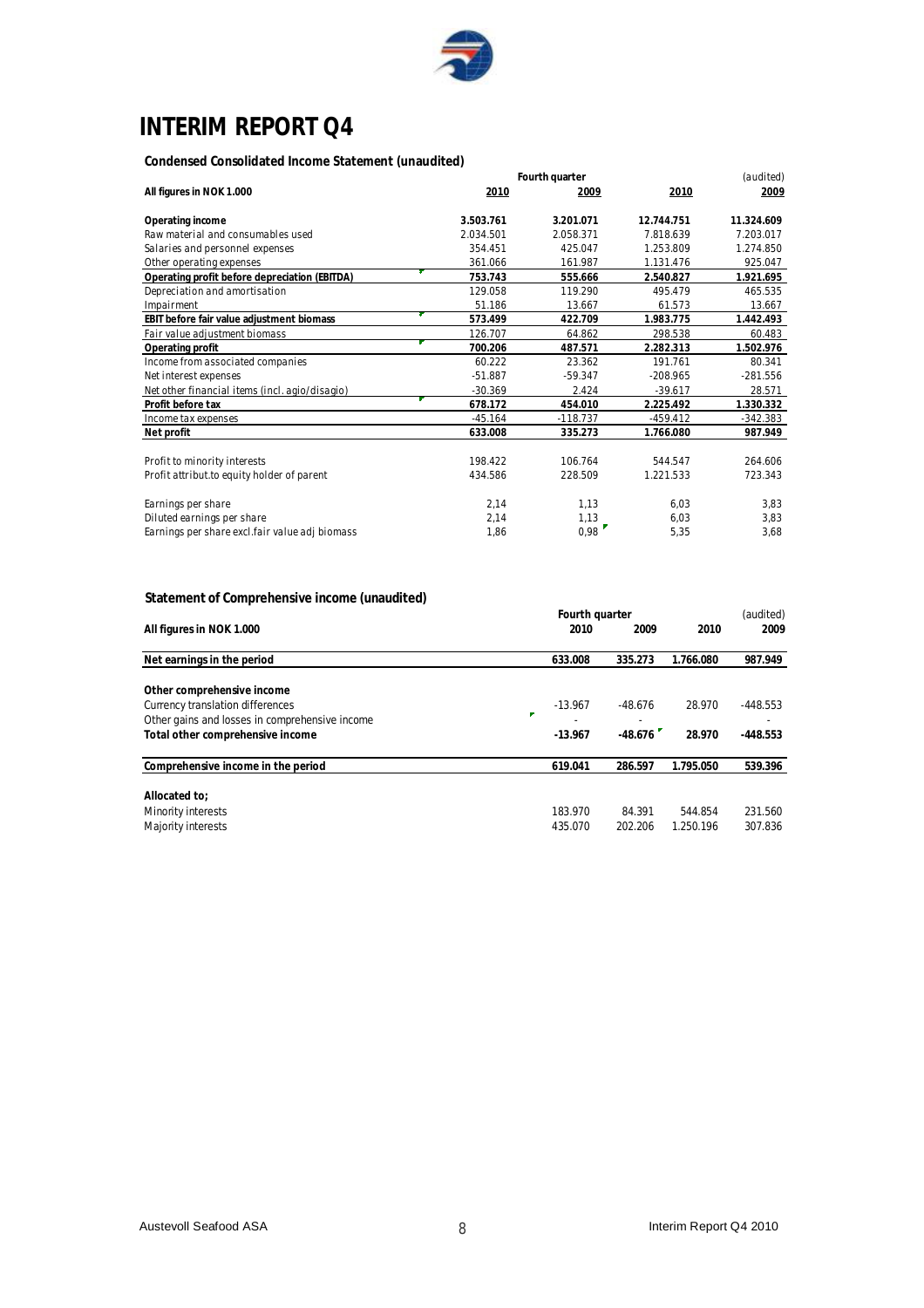

| Condensed Consolidated Statement of Financial Position (unaudited)<br>(audited) |            |            |  |  |  |  |
|---------------------------------------------------------------------------------|------------|------------|--|--|--|--|
| All figures in NOK 1.000                                                        | 31.12.2010 | 31.12.2009 |  |  |  |  |
| Assets                                                                          |            |            |  |  |  |  |
| Intangible assets                                                               | 6.024.816  | 5.599.398  |  |  |  |  |
| <b>Vessels</b>                                                                  | 567.480    | 697.851    |  |  |  |  |
| Property, plant and equipment                                                   | 3.297.464  | 3.173.199  |  |  |  |  |
| Investments in associated companies                                             | 953.051    | 492.391    |  |  |  |  |
| Investments in other shares                                                     | 39.558     | 40.728     |  |  |  |  |
| Other long term receivables                                                     | 76.247     | 136.690    |  |  |  |  |
| Total non-current assets                                                        | 10.958.616 | 10.140.257 |  |  |  |  |
| Inventories                                                                     | 3.465.006  | 2.696.923  |  |  |  |  |
| <b>Accounts receivables</b>                                                     | 1.341.112  | 1.476.172  |  |  |  |  |
| Other current receivables                                                       | 466.947    | 354.241    |  |  |  |  |
| <b>Cash and Cash equivalents</b>                                                | 2.810.554  | 1.623.616  |  |  |  |  |
| <b>Total current assets</b>                                                     | 8.083.619  | 6.150.952  |  |  |  |  |
| <b>Total assets</b>                                                             | 19.042.235 | 16.291.209 |  |  |  |  |
|                                                                                 |            |            |  |  |  |  |
| <b>Equity and liabilities</b>                                                   |            |            |  |  |  |  |
| Share capital                                                                   | 101.359    | 101.359    |  |  |  |  |
| Share premium fund                                                              | 3.713.549  | 3.713.549  |  |  |  |  |
| Retained earnings and other reserves                                            | 2.682.409  | 1.700.891  |  |  |  |  |
| Non-controlling interests                                                       | 2.613.544  | 1.579.684  |  |  |  |  |
| <b>Total equity</b>                                                             | 9.110.861  | 7.095.483  |  |  |  |  |
| <b>Deferred tax liabilities</b>                                                 | 1.986.804  | 1.757.247  |  |  |  |  |
| Pension and other obligations                                                   | 18.973     | 28.386     |  |  |  |  |
| <b>Borrowings</b>                                                               | 4.866.188  | 4.508.519  |  |  |  |  |
| Other long-term liabilities                                                     | 28.330     | 28.984     |  |  |  |  |
| <b>Total non-current liabilities</b>                                            | 6.900.295  | 6.323.136  |  |  |  |  |
| Short term borrowings                                                           | 771.472    | 616.778    |  |  |  |  |
| <b>Overdraft facilities</b>                                                     | 382.740    | 697.499    |  |  |  |  |
| Account payable                                                                 | 841.069    | 881.079    |  |  |  |  |
| Other current liabilities                                                       | 1.035.798  | 677.234    |  |  |  |  |
| <b>Total current liabilities</b>                                                | 3.031.079  | 2.872.590  |  |  |  |  |
| <b>Total liabilities</b>                                                        | 9.931.374  | 9.195.726  |  |  |  |  |
| <b>Total equity and liabilities</b>                                             | 19.042.235 | 16.291.209 |  |  |  |  |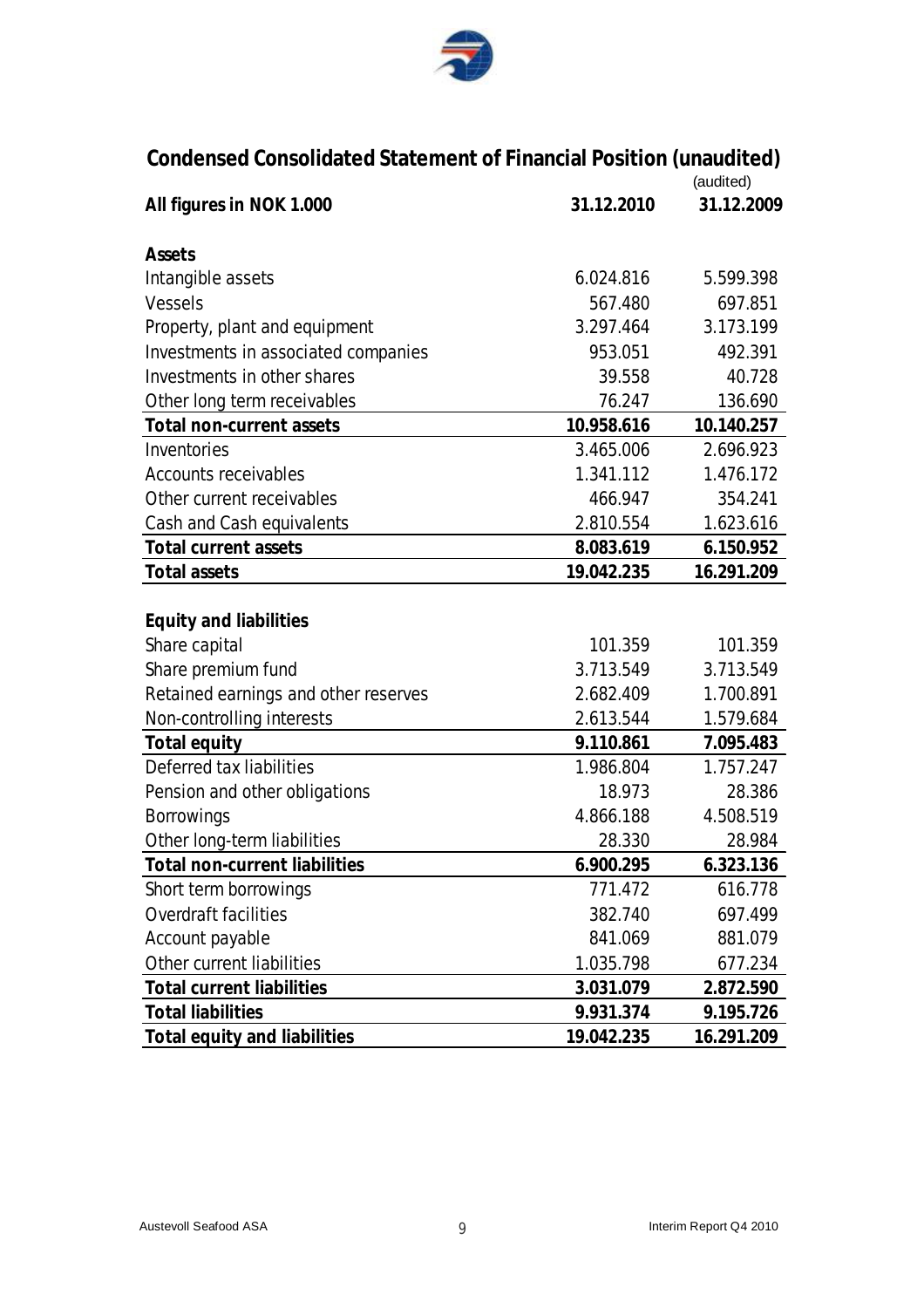

### **Condensed Consolidated Cash flow statement (unaudited)**

| All figures in NOK 1.000                      | Q4 2010   | Q4 2009    | 2010       | 2009 (audited) |
|-----------------------------------------------|-----------|------------|------------|----------------|
|                                               |           |            |            |                |
| Net cash flow from operating activities       | 486.655   | 353.423    | 2.112.276  | 1.679.107      |
| Net cash flow from investing activities       | $-65.027$ | $-18.838$  | -587.092   | 180.600        |
| Net cash flow from financing activities       | 1.062.064 | $-184.855$ | $-338.246$ | $-879.627$     |
| Net change in cash and cash equivalents       | 1.483.692 | 149.730    | 1.186.938  | 980.080        |
| Cash and cash equivalents at beginning of per | 1.326.862 | 1.473.886  | 1.623.616  | 643.536        |
| Cash and cash equivalents at period end       | 2.810.554 | 1.623.616  | 2.810.554  | 1.623.616      |

#### **Condensed Consolidated Statement of changes in Equity (unaudited)**

|                                                |            | (audited) |
|------------------------------------------------|------------|-----------|
| All figures in NOK 1.000                       | 2010       | 2009      |
| Equity period start                            | 7.095.482  | 5.619.768 |
| Comprehensive income in the period             | 1.795.050  | 539.396   |
| <b>Dividends</b>                               | $-390.248$ | $-56.166$ |
| Business combinations/acquisition              | 575.245    | 31.894    |
| Effect option programme                        | $-1.426$   | 2.243     |
| Acquisitions of minorities/sales to minorities |            | 319.516   |
| Workers profit sharing Peru                    | 42.517     | 638.831   |
| Other                                          | $-5.759$   |           |
| Total changes of equity in the period          | 2.015.379  | 1.475.714 |
| Equity at period end                           | 9.110.861  | 7.095.482 |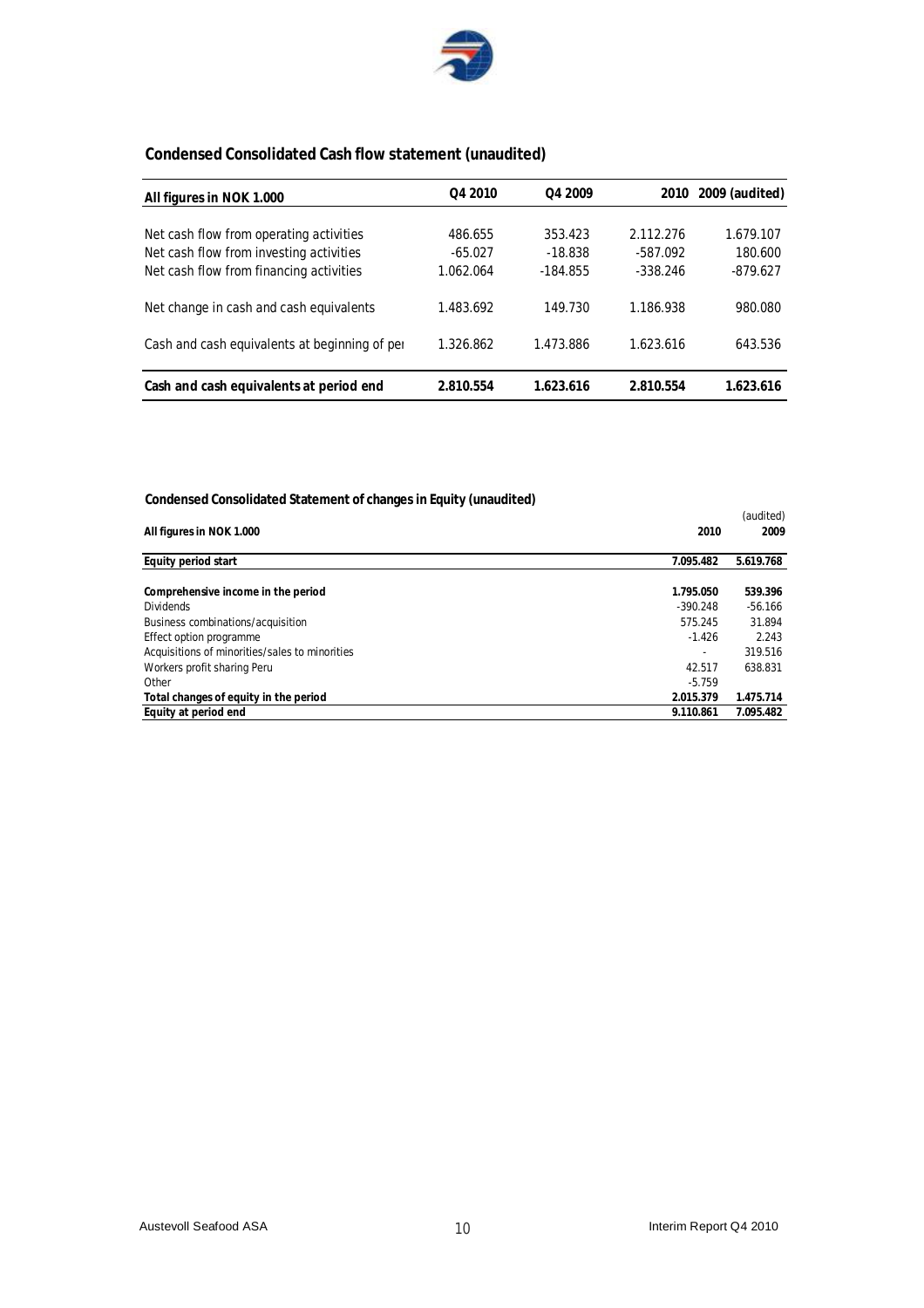

# **Selected notes to the accounts**

# **Note 1 Accounting principles**

This interim report has been prepared in accordance with the International Financial Reporting Standards (IFRS) and the related standard for interim reports (IAS 34). The interim report, including historical comparison figures, is based on current IFRS standards and interpretation. Changes in the standard and interpretations may result in changes to the result. The quarterly report is prepared in accordance with the same principles applied to the previous annual report, but does not contain all the information and notes required for an annual report.

This report must therefore be read in the context of the last annual report from the company (2009).

# **Note 2 Transactions with closely related parties**

There were transactions with closely related parties in Q4 2010. Transactions between closely related parties take place according to market terms.

# **Note 3 Biological assets**

The Group estimates the fair value of biological assets (fish in the sea) on the basis of market prices for gutted salmon and trout on balance sheet date. The price is then adjusted to cater for quality differences (superior, ordinary and production) and logistic costs. The volume is adjusted to account for loss during gutting. The valuation of fish in the sea with an average weight of under 4 kg is based on the same principles. However, the price is adjusted in relation to the phase of the growth cycle for the fish. The price will not be adjusted to lower than the cost price, unless the Group expects to generate a loss from future sales.

|                         | Q3 2009    | O <sub>4</sub> 2009 | Q1 2010 | O <sub>2</sub> 2010 | Q3 2010   | Q4 2010 |
|-------------------------|------------|---------------------|---------|---------------------|-----------|---------|
| Total fish in sea (LWT) | 79.114     | 79.558              | 73.779  | 66.431              | 77 911    | 93.867  |
| Fish > 4 kg (LWT)       | 27.691     | 30.506              | 22.876  | 16.739              | 23.678    | 24.621  |
| Adjustment inventory    | 231.573    | 296.435             | 566.447 | 498.362             | 468.266   | 669.196 |
| P&L effect adjustment   | $-143.248$ | 64.862              | 270.012 | $-68.085$           | $-30.096$ | 126.707 |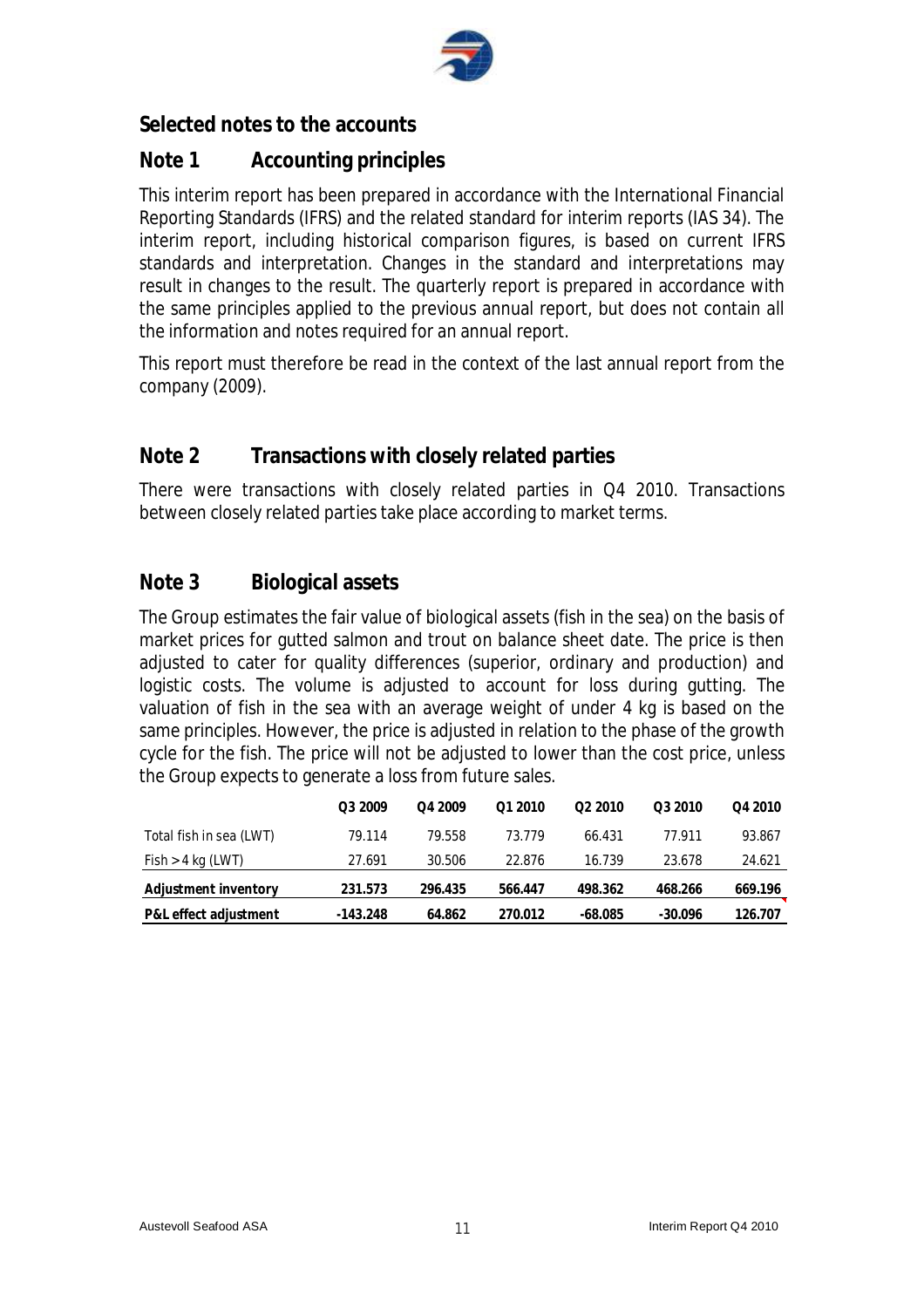

# **Note 4 Segment information**

|                                               |            |                               |            | (all figures in NOK 1.000) |
|-----------------------------------------------|------------|-------------------------------|------------|----------------------------|
|                                               |            | Fourth quarter Fourth quarter | <b>YTD</b> | (audited)                  |
|                                               | 2010       | 2009                          | 2010       | 2009                       |
| <b>Fishmeal and oil</b>                       |            |                               |            |                            |
| Operating revenue                             | 374.391    | 443.620                       | 2.001.756  | 2.037.200                  |
| <b>EBITDA</b>                                 | 35.807     | 146.938                       | 521.096    | 531.784                    |
| <b>EBITDA%</b>                                | 10%        | 33 %                          | 26 %       | 26 %                       |
| EBIT before fair value adj.biomass            | $-46.971$  | 95.934                        | 317.551    | 367.764                    |
| Volumes sold fishmeal (tons)*                 | 27.818     | 53.955                        | 160.952    | 255.192                    |
| Volumes sold fishoil (tons)*                  | 9.332      | 12.011                        | 50.617     | 59.783                     |
| Fishmeal/oil sold for associated company      |            |                               |            | 7.163                      |
| Human Consumption **                          |            |                               |            |                            |
| Operating revenue                             | 208.984    | 204.123                       | 807.855    | 972.035                    |
| <b>EBITDA</b>                                 | 96.717     | 18.342                        | 166.405    | 176.893                    |
| <b>EBITDA%</b>                                | 46 %       | 9%                            | 21 %       | 18%                        |
| EBIT before fair value adj.biomass            | 68.863     | $-1.009$                      | 59.189     | 91.623                     |
| Canning (cases)                               | 337.400    | 460.611                       | 1.534.714  | 2.186.014                  |
| Frozen fish (tons)                            | 729        | 5.405                         | 5.481      | 33.488                     |
| HC and LC Omega 3 products (tons)             | 136        | 362                           | 1.531      | 1.815                      |
| Pelagic North Atlantic                        |            |                               |            |                            |
| Operating revenue                             | 449.324    | 417.148                       | 1.436.160  | 1.111.347                  |
| <b>EBITDA</b>                                 | 23.806     | 24.408                        | 63.311     | 65.792                     |
| <b>EBITDA %</b>                               | 5%         | 6 %                           | 4 %        | 6 %                        |
| EBIT before fair value adj.biomass            | 18.158     | 17.619                        | 41.634     | 43.873                     |
| Production, sales & distribution salmon/trout |            |                               |            |                            |
| Operating revenue                             | 2.573.862  | 2.183.911                     | 8.887.671  | 7.473.807                  |
| <b>EBITDA</b>                                 | 602.081    | 366.312                       | 1.805.874  | 1.154.163                  |
| <b>EBITDA%</b>                                | 23 %       | 17 %                          | 20%        | 15 %                       |
| EBIT before fair value adj.biomass            | 539.190    | 311.443                       | 1.586.250  | 950.156                    |
| Volumes sold own production (gwt tons)        | 35.770     | 35.000                        | 116.807    | 108.500                    |
| Elimination/not allocated AUSS                |            |                               |            |                            |
| Elimination/not allocated AUSS                | $-102.800$ | $-47.730$                     | $-388.691$ | $-269.779$                 |
| EBITDA                                        | $-4.669$   | $-333$                        | $-15.859$  | $-6.936$                   |
| EBIT before fair value adj.biomass            | $-5.741$   | $-1.280$                      | $-20.849$  | $-10.925$                  |
|                                               |            |                               |            |                            |
| <b>Total group</b>                            |            |                               |            |                            |
| Operating revenue                             | 3.503.761  | 3.201.072                     | 12.744.751 | 11.324.610                 |
| <b>EBITDA</b>                                 | 753.742    | 555.667                       | 2.540.827  | 1.921.696                  |
| <b>EBITDA%</b>                                | 22 %       | 17%                           | 20%        | 17 %                       |
| EBIT before fair value adj.biomass            | 573.499    | 422.707                       | 1.983.775  | 1.442.491                  |

\* From February 1, 2009 Welcon Group is proportionally consolidatet (50%)

\*\* Includes gain from sale of Epax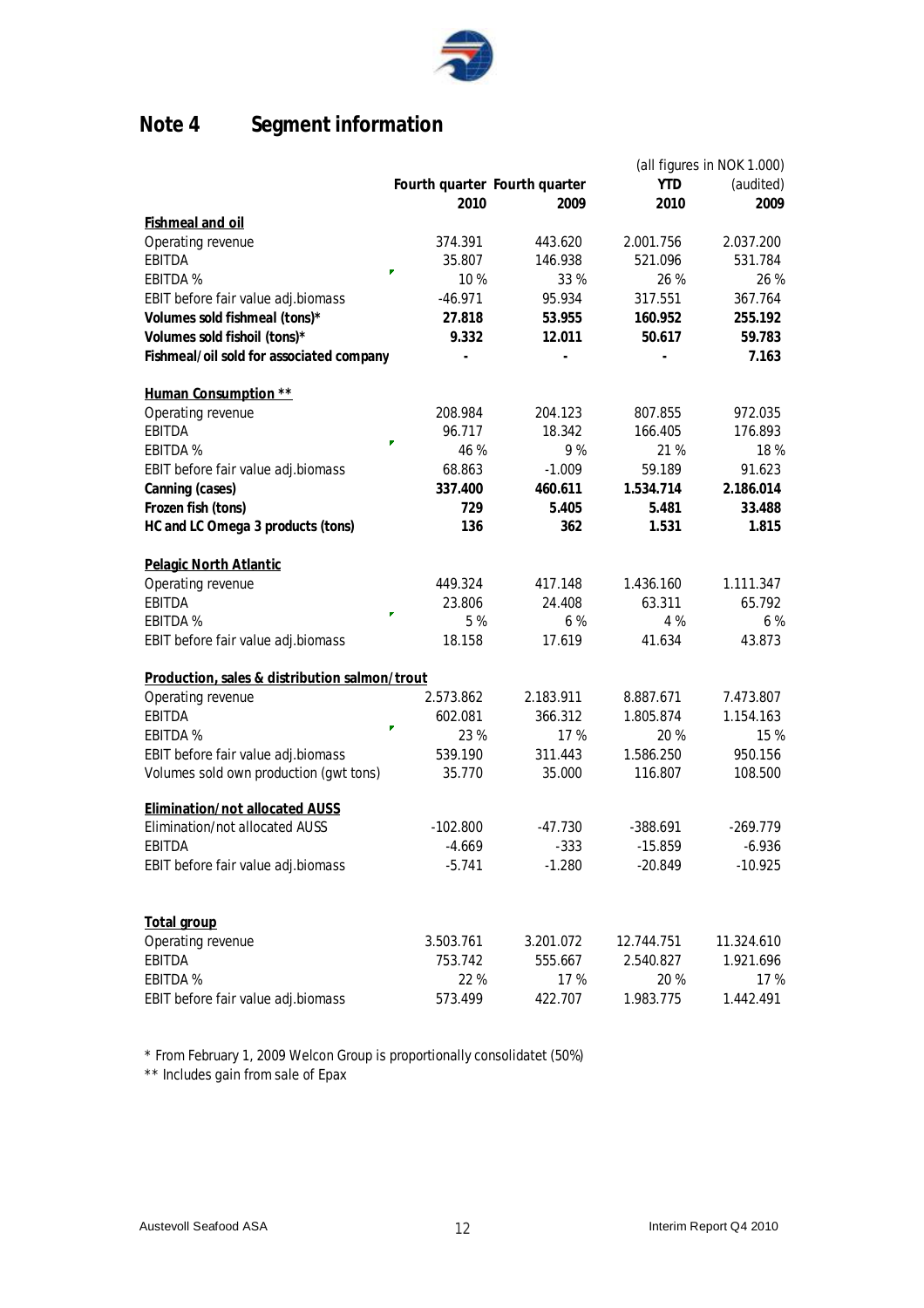

# **Note 5 Associated companies**

|                     |      | Q4 2010  | Q4 2009 | 2.010    | 2009    |
|---------------------|------|----------|---------|----------|---------|
| Norskott Haybruk AS | 50 % | 37.354   | 10.716  | 117.738  | 56.928  |
| Br. Birkeland AS    | 40 % | 10.445   | 10.383  | 49.816   | 21.016  |
| Norway Pelagic ASA  | 33 % | 14.041   | ٠       | 28.976   | ۰       |
| <b>Others</b>       |      | $-1.618$ | 2.263   | $-4.769$ | 2.397   |
| Total               |      | 60.222   | 23.362  | 191.761  | 80.341  |
| Total investment    |      |          |         | 953.051  | 492.391 |

The table shows income from associated companies as per Q4 2010 and Q4 2009 and as per 31.12.2010 and 31.12.09.

# **Note 6 Mergers**

On 28 September 2010, AUSS' subsidiary, Lerøy Seafood Group ASA, entered into an agreement with Biomar AS regarding the acquisition of Biomar's shareholding in Sjøtroll Havbruk AS, corresponding to 50.71%. The date for takeover of the shares was 10 November 2010. Sjøtroll Havbruk AS' share capital comprises class A and B shares, with restriction of voting rights on the class B shares. The shares acquired from Biomar AS have a combined voting share of 50.912%.

Sjøtroll Havbruk AS is involved in the production of fry/smolt and fish for consumption, slaughtering and processing. The company's production of fish for consumption is covered by 25 licences for farming of salmon and trout. Sjøtroll Havbruk AS also has a 27.5% shareholding in the breeding company, SalmoBreed AS. The annual prognosis for the company for 2011 is 26,000 tons of slaughtered weight of salmon and trout. The company has approximately 250 employees. Sjøtroll Havbruk AS has two subsidiaries involved in slaughtering and processing of fish: Rexstar Seafood AS and Brandasund Fiskeforedling AS.

Subsequent to this acquisition, the seafood corporation Lerøy Seafood Group ASA will have a total of 130 licences in Norway for production of salmon and trout in addition to a significant volume of production in Scotland. Moreover, the Group has its own facilities for production of roe and satisfactory coverage of the Group's requirement for quality smolt. As a result of this acquisition and with the Group's centralised functions for farming, processing, sale and distribution, the Group can benefit from considerable synergy effects.

Goodwill has been estimated for both the controlling and non-controlling ownership interests. The total goodwill generated by the merger amounts to NOK 206 million, with NOK 104.3 million for controlling ownership interests and NOK 101.6 million for non-controlling ownership interests. Goodwill is mainly related to deferred tax on licences. The expense item of NOK 0.2 million regarding the issue of consideration shares in Lerøy Seafood Group ASA is recognised as a reduction of equity. Other acquisition expenses are charged to the result.

A cash flow model has been utilised for the valuation of the licences. The required pre-tax rate of return (WACC) is 12.5%. There is no control premium calculated for